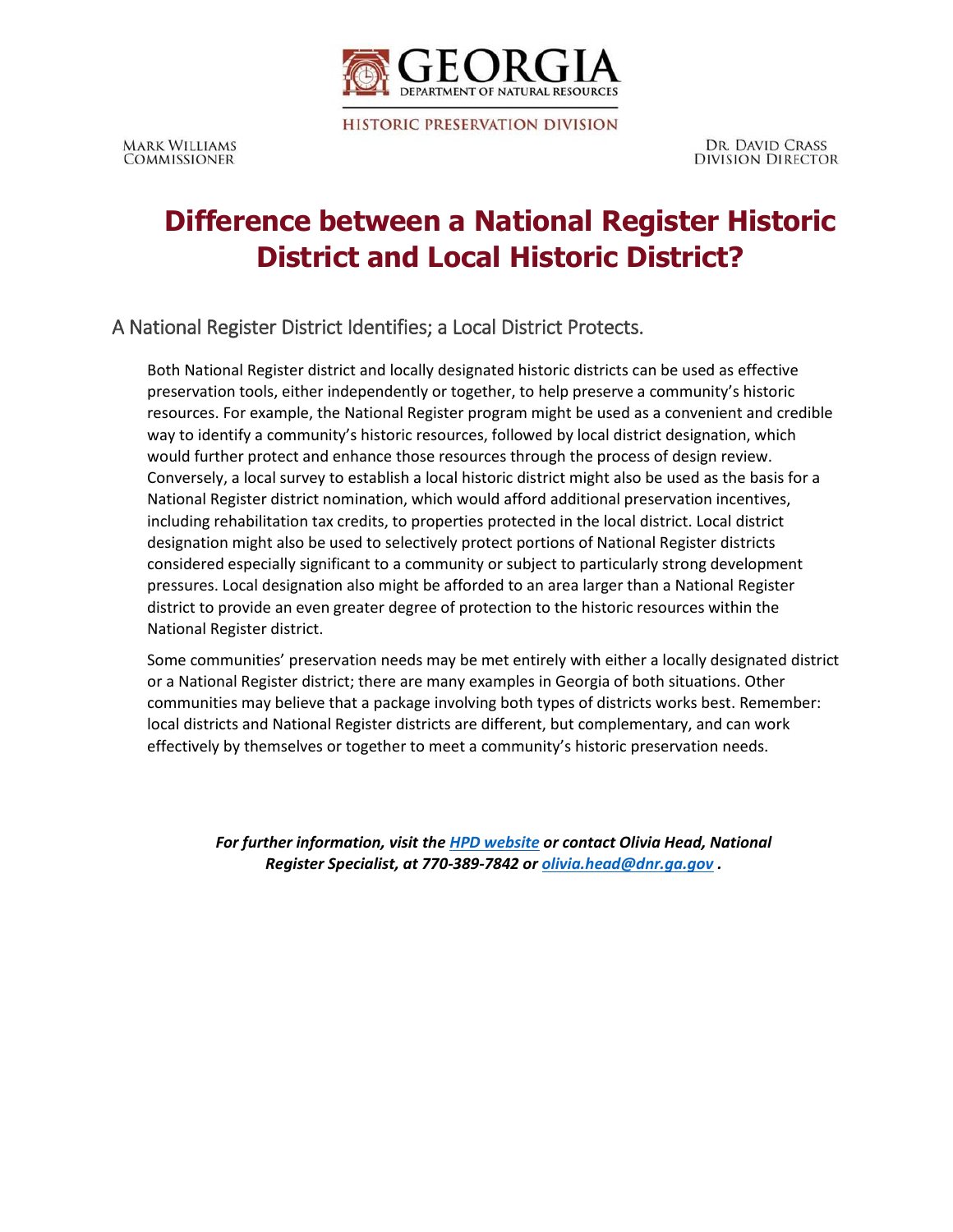*The following is a detailed analysis of what both National Register districts and local historic districts are, and the ways in which they can be used as preservation planning tool.*

### National Register District

A National Register historic district is a historic district that is listed in the National Register of Historic Places. The National Register is our country's official list of historic places worthy of preservation. It includes individual buildings, structures, sites, and objects as well as historic districts that are historically, architecturally, or archaeologically significant.

National Register listing recognizes the significance of properties and districts. By doing so, it identifies significant historic resources in a community. Boundaries of National Register districts are tightly drawn to encompass only concentrated areas of historic properties. Information compiled to nominate a historic district can be used in a variety of planning and development activities. National Register listing also makes available specific preservation incentives and provides a limited degree of protection from the effects of federally funded, licensed, or permitted activities.

The National Register is maintained by the U.S. Department of the Interior. In Georgia, the National Register program is administered by the Historic Preservation Division of the Department of Natural Resources. Districts and other properties are listed in the National Register through a 17 step process that involves identification, documentation, and evaluation. National Register historic districts most commonly encompass central business districts, residential neighborhoods, industrial areas, rural areas, and occasionally, entire communities.

#### *A National Register District:*

- Identifies significant properties and districts for general planning purposes
- Analyzes and assesses the historic character and quality of the district
- Designates historic areas based on uniform national criteria and procedures
- Sets district boundaries tightly, based on the actual distribution pattern of intact historic properties in the area
- Makes available specific federal and state tax incentives for preservation purposes
- Provides a limited degree of protection from the effects of federally assisted undertakings
- Qualifies property owners for federal and state grants for preservation purposes, when funds are available
- Does not restrict the use or disposition of property or obligate private property owners in any way
- Does not require conformance to design guidelines or preservation standards when property is rehabilitated unless specific preservation incentives (tax credits, grants) are involved
- Does not affect state and local government activities
- Does not prevent the demolition of historic buildings and structures within designated areas